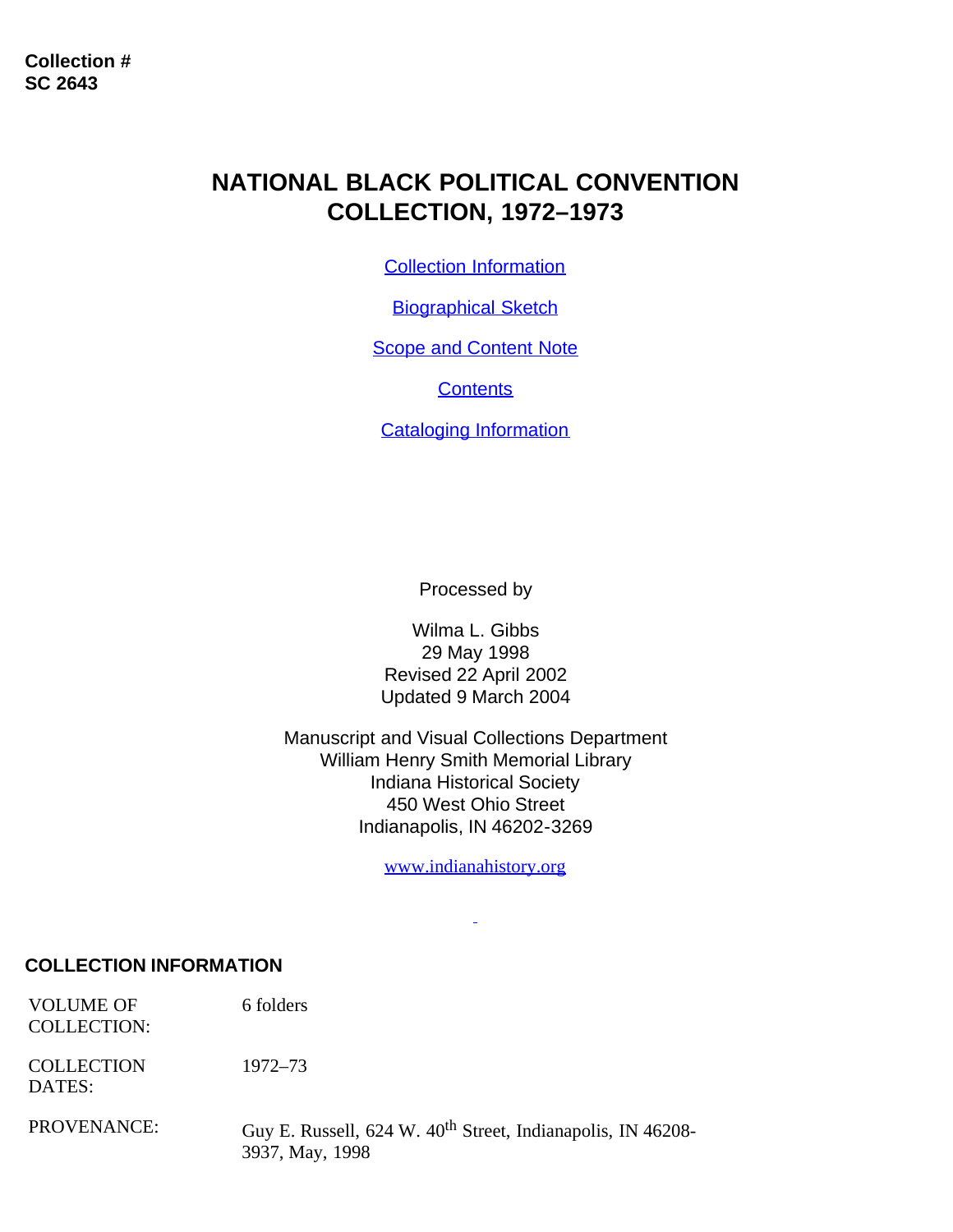| <b>RESTRICTIONS:</b>                  | None                                                                                                                    |
|---------------------------------------|-------------------------------------------------------------------------------------------------------------------------|
| <b>COPYRIGHT:</b>                     |                                                                                                                         |
| <b>REPRODUCTION</b><br><b>RIGHTS:</b> | Permission to reproduce or publish material in this collection<br>must be obtained from the Indiana Historical Society. |
| <b>ALTERNATE</b><br><b>FORMATS:</b>   | None                                                                                                                    |
| <b>RELATED</b><br><b>HOLDINGS:</b>    | None                                                                                                                    |
| <b>ACCESSION</b><br><b>NUMBER:</b>    | 1998.0617                                                                                                               |
| NOTES:                                |                                                                                                                         |

## <span id="page-1-0"></span>**BIOGRAPHICAL SKETCH**

On 10–12 March 1972, several thousand African Americans gathered in Gary, Indiana, for the National Black Political Convention. The convention pulled together a cross section of people representing a wide range of political philosophies. Held at Westside High School, the event brought together Republicans, Democrats, nationalists, Socialists, and independents.

The steering committee consisted of Gary mayor, Richard G. Hatcher, U.S. representative Charles C. Diggs, and Imamu Baraka (also known as poet LeRoi Jones). The convention was a culmination of a series of earlier meetings, mostly held in 1971. The purpose of the meetings was to develop a unified political strategy for African Americans from 1972 forward. Convened by Diggs, the first planning session for the 1972 convention was held in Washington, D.C., 30 January 1972. A convenor was identified for every participating state. Delegates were selected from statewide political caucuses. (All blacks holding elective office in a state automatically qualified as state delegates.) In addition to the steering committee, participants listed on the program for the three-day conference included Carl Stokes, Louis Stokes, Yvonne Braithwaite, Jesse Jackson, Walter E. Fauntroy, Ronald V. Dellums, Richard Roundtree, Bobby Seale, Louis Farrakhan, Vincent Harding, Patricia Patterson, Kim Weston, Barbara Jordan, and Julian Bond.

An ambitious agenda included numerous issues, most of which did not and have not materialized. Several of these issues have resurfaced and continue to be part of political discussions of other groups. Issues listed on the agenda of the National Black Political Convention included:

- Home rule for the District of Columbia;
- Establishment of national network of community health centers;
- Establishment of system of national health insurance;
- Elimination of capital punishment;
- Creation of a new urban-based Homestead Act;
- Government guarantee of minimum annual income of \$5200 for family of four;
- Minimum wage guarantee of \$2.50;
- Establishment of a black United Fund;
- Effective enforcement of anti-trust legislation.